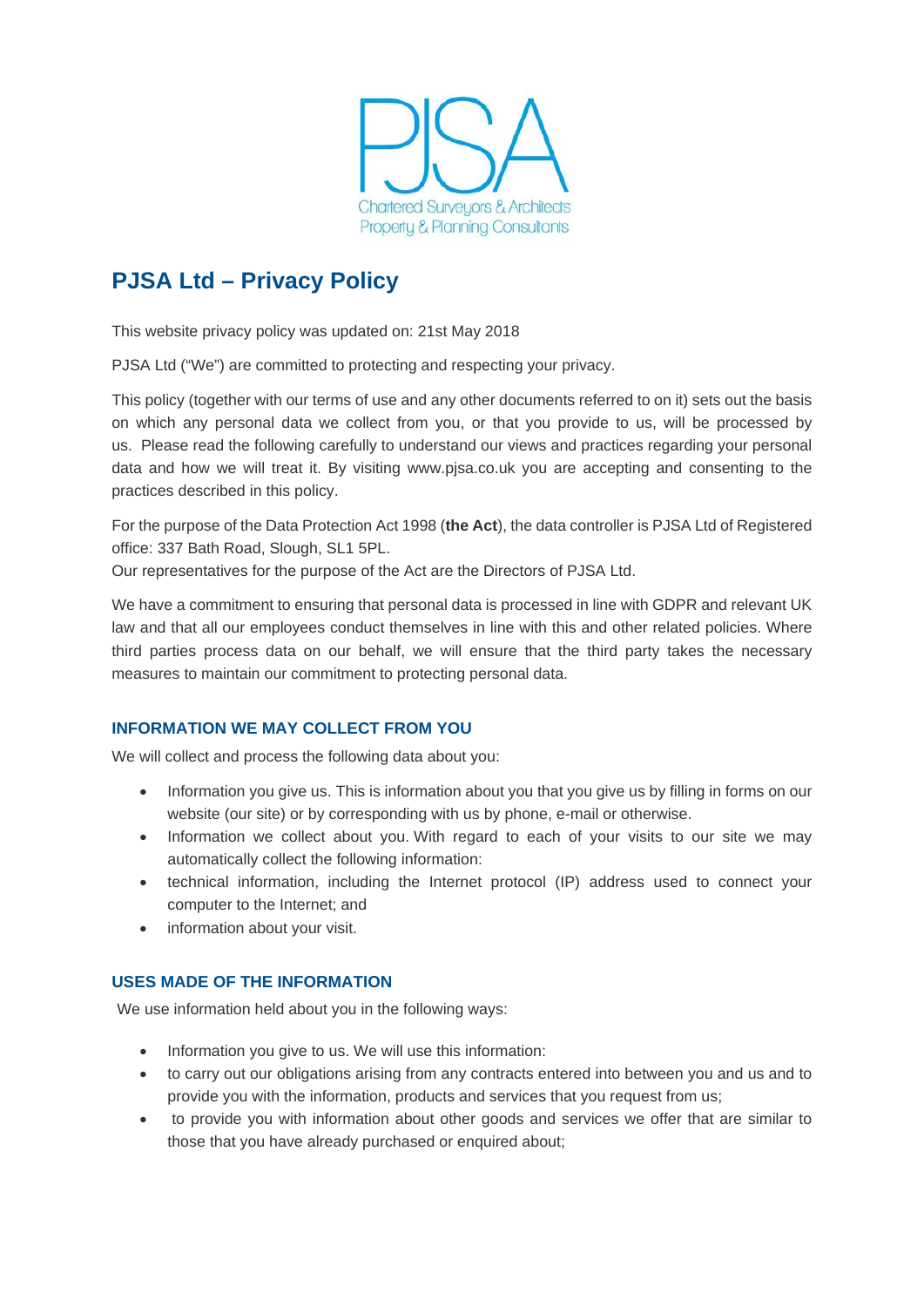- to provide you, or permit selected third parties to provide you, with information about goods or services we feel may interest you. If you are an existing customer, we will only contact you by electronic means (e-mail or SMS) with information about goods and services similar to those which were the subject of a previous sale or negotiations of a sale to you.;
- to notify you about changes to our service;
- to ensure that content from our site is presented in the most effective manner for you and for your computer.

# **INFORMATION WE COLLECT ABOUT YOU**

We will use this information:

- to administer our site and for internal operations, including troubleshooting, data analysis, testing, research, statistical and survey purposes;
- to improve our site to ensure that content is presented in the most effective manner for you and for your computer;
- to allow you to participate in interactive features of our service, when you choose to do so;
- as part of our efforts to keep our site safe and secure;
- to measure or understand the effectiveness of advertising we serve to you and others, and to deliver relevant advertising to you;
- to make suggestions and recommendations to you and other users of our site about goods or services that may interest you or them.
- Information we receive from other sources. We will combine this information with information you give to us and information we collect about you. We will use this information and the combined information for the purposes set out above (depending on the types of information we receive).

# **DISCLOSURE OF YOUR INFORMATION**

We may share your personal information with any member of our group, which means our subsidiaries, our ultimate holding company and its subsidiaries, as defined in section 1159 of the UK Companies Act 2006.

We may share your information with selected third parties including:

- Business partners, suppliers and sub-contractors for the performance of any contract we enter into with them or you.
- Advertisers and advertising networks that require the data to select and serve relevant adverts to you and others.
- Analytics and search engine providers that assist us in the improvement and optimisation of our site.
- Credit reference agencies for the purpose of assessing your credit score where this is a condition of us entering into a contract with you.

We may disclose your personal information to third parties:

- In the event that we sell or buy any business or assets, in which case we may disclose your personal data to the prospective seller or buyer of such business or assets.
- If PJSA Ltd or substantially all of its assets are acquired by a third party, in which case personal data held by it about its customers will be one of the transferred assets.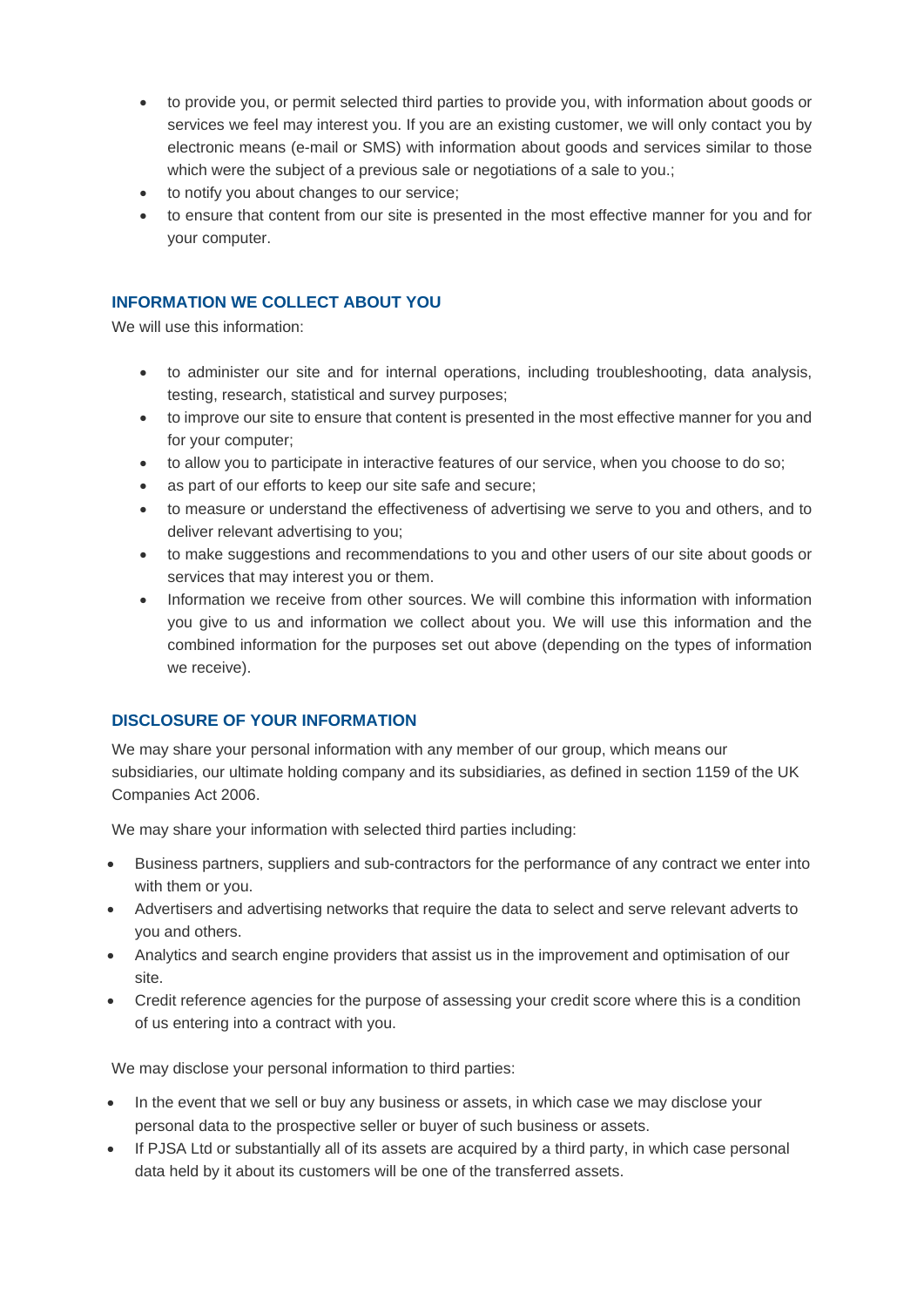If we are under a duty to disclose or share your personal data in order to comply with any legal obligation, or in order to enforce or apply our terms of use, or terms and conditions of supply or any other terms and other agreements; or to protect the rights, property, or safety of PJSA Ltd, our customers, or others. This includes exchanging information with other companies and organisations for the purposes of fraud protection and credit risk reduction.

#### **WHERE WE STORE YOUR PERSONAL DATA**

The data that we collect from you may be transferred to, and stored at, a destination outside the European Economic Area ("EEA"). It may also be processed by staff operating outside the EEA who work for us or for one of our suppliers. Such staff maybe engaged in, among other things, the fulfilment of your order, the processing of your payment details and the provision of support services. By submitting your personal data, you agree to this transfer, storing or processing. PJSA Ltd will take all steps reasonably necessary to ensure that your data is treated securely and in accordance with this privacy policy.

All information you provide to us is stored on our secure servers. Any payment transactions will be encrypted using SSL technology. Where we have given you (or where you have chosen) a password which enables you to access certain parts of our site, you are responsible for keeping this password confidential. We ask you not to share a password with anyone.

Unfortunately, the transmission of information via the internet is not completely secure. Although we will do our best to protect your personal data, we cannot guarantee the security of your data transmitted to our site; any transmission is at your own risk. Once we have received your information, we will use strict procedures and security features to try to prevent unauthorised access.

#### **YOUR RIGHTS**

You have the right to ask us not to process your personal data for marketing purposes. We will usually inform you (before collecting your data) if we intend to use your data for such purposes or if we intend to disclose your information to any third party for such purposes. You can exercise your right to prevent such processing by checking certain boxes on the forms we use to collect your data. You can also exercise the right at any time by contacting us at [enquiries@pjsa.co.uk](mailto:enquiries@pjsa.co.uk) Our site may, from time to time, contain links to and from the websites of our partner networks, advertisers and affiliates. If you follow a link to any of these websites, please note that these websites have their own privacy policies and that we do not accept any responsibility or liability for these policies. Please check these policies before you submit any personal data to these websites.

#### **ACCESS TO INFORMATION**

The Act gives you the right to access information held about you. Your right of access can be exercised in accordance with the Act. Any access request may be subject to a fee of £20 to meet our costs in providing you with details of the information we hold about you.

## **CHANGES TO OUR PRIVACY POLICY**

Any changes we may make to our privacy policy in the future will be posted on this page and, where appropriate, notified to you by e-mail. Please check back frequently to see any updates or changes to our privacy policy.